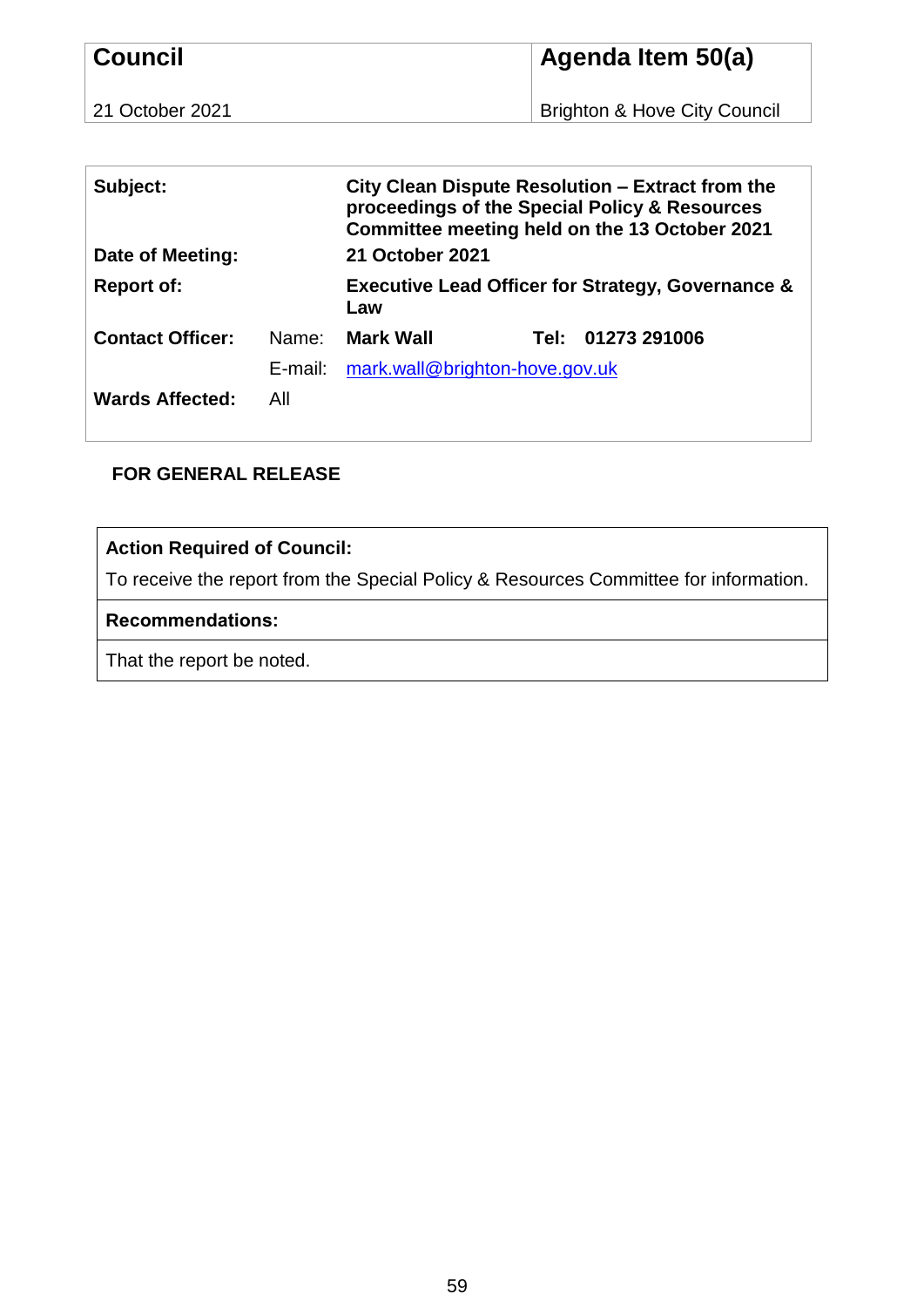## **BRIGHTON & HOVE CITY COUNCIL**

### **SPECIAL POLICY & RESOURCES COMMITTEE**

## **12.00pm 13 OCTOBER 2021**

## **HOVE TOWN HALL - COUNCIL CHAMBER**

#### **DRAFT EXTRACT**

**Present**: Councillor Mac Cafferty (Chair) Gibson (Joint Deputy Chair), Allcock (Joint Opposition Spokesperson), Bell (Group Spokesperson), Clare, Davis, Miller, Platts, Wilkinson and Yates.

## **PART ONE**

#### **46 CITY CLEAN DISPUTE RESOLUTION**

- 46.1 Before calling on the Chief Executive to introduce the report, the Chair reminded the committee that there was a part 2 report and that there was a need to be mindful of the information that could be raised in open session at this time. He hoped that as much of the debate as possible could be held in the open session.
- 46.2 The Chief Executive introduced the report which set out options for the resolution of the current dispute with the GMB and City Clean. He stated that the reports had been prepared as a matter of urgency and wished to thank everyone involved for making it possible to hold today's meeting. It was hoped that Members would be able to give officers an indication of how to proceed in seeking to find a resolution to the current dispute.
- 46.3 The Chair noted that there was a Labour amendment which had been circulated in the addendum earlier in the day and stated that he would take it due course. However, he wished to give Members an opportunity to put any questions in relation to the report and would then allow for the amendment to be moved and a general debate to take place.
- 46.4 Members of the Committee noted the short timescale in which the reports had been produced and the meeting called and asked a number of questions in relation to how the current situation had been reached. It was noted that there was a difference of opinion as to why the initial dispute had evolved to include the issue of pay which had then led to the strike action being taken. Members questioned the level of financial detail in the report, noting that budget reports would have the financial modelling for the options outlined and that there was no indication of the potential costs of recovery once the dispute was over.
- 46.5 The Chair stated that the reports had had to be put together at short notice and acknowledged that further financial information would be required for future reports. However, the aim was to be able to agree and way forward that would enable a resolution to the current action.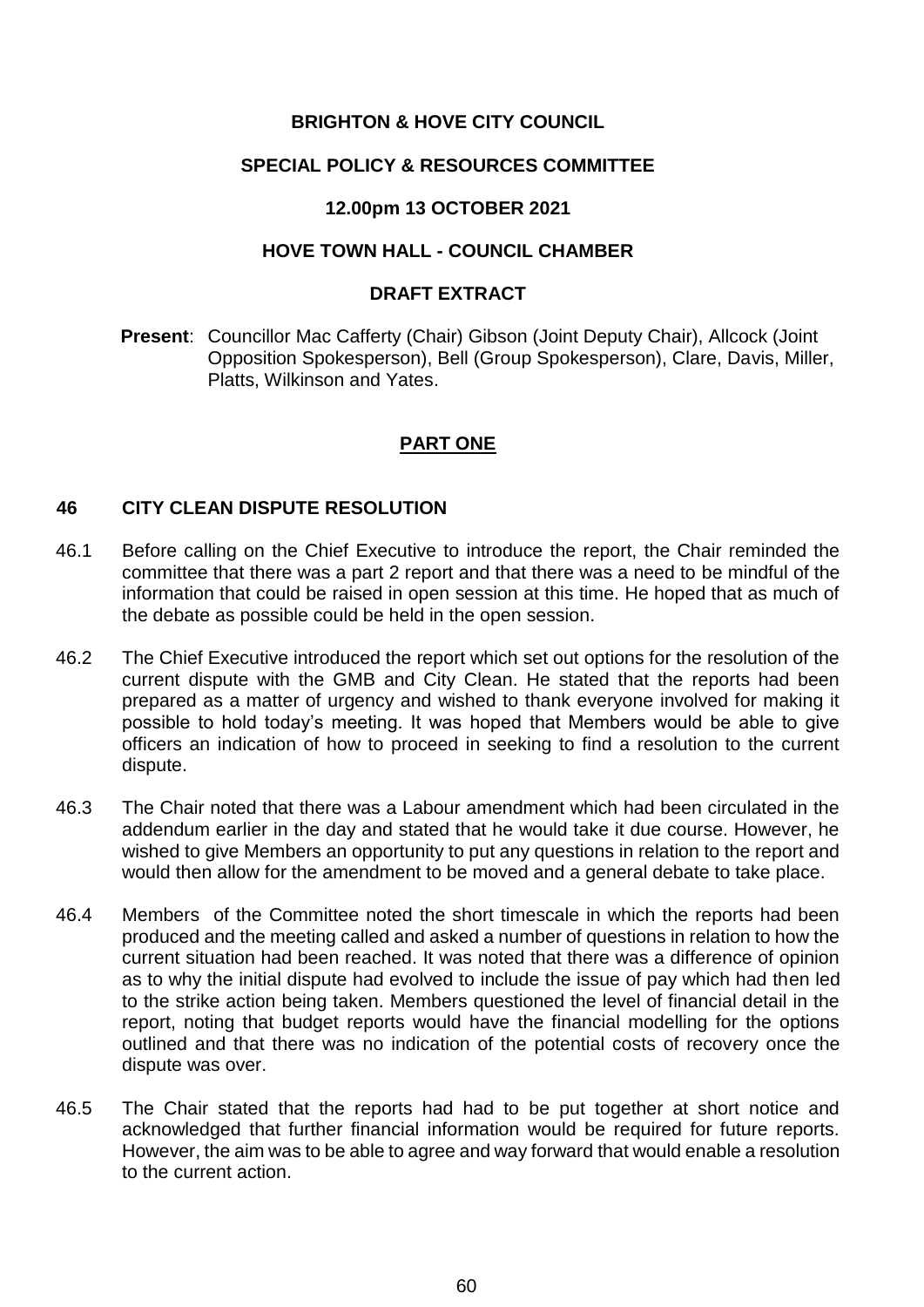#### **SPECIAL POLICY & RESOURCES COMMITTEE 21 OCTOBER 2021**

- 46.6 The Acting Chief Finance Officer confirmed that there would be additional costs associated with the recovery process once the strike was over and drew Members' attention to the caveats outlined in the reports.
- 46.7 Members of the Committee questioned whether it was possible to see the minutes of the meetings held between the officers and GMB representatives. Concern was also expressed in relation to potential health & safety risks of rubbish building up in communal areas and questions raised as to whether it was possible to use private contractors to clear the rubbish.
- 46.8 The Monitoring Officer stated that a Member would need to evidence a 'Need to Know' in regard to having access to the notes and minutes of the various confidential meetings that has been held to date. He noted that there was additional information contained in the Part 2 report and that officers could go into more detail in the closed session, but he did not believe it was appropriate to release the information in respect of the negotiating meetings which were held between the two parties. This had not been done previously and there was a need to maintain a consistent approach in order to retain confidence in the process.
- 46.9 The Executive Director for Economy, Environment & Culture stated that whilst the use of a contractor was potentially possible, the intention had been to enable the dispute to take place and to mitigate its impact. A request for dispensation to enable communal areas to be cleared had been submitted but this had been refused.
- 46.10 Members of the Committee felt that there should have been an opportunity for residents to express their views and the views of the workforce to be heard. There were a number of concerns that the workforce had expressed which had led to the dispute such as not being treated with respect and having changes to shift patterns and changes implemented to rounds which meant crews were unsure of where they had to go as well as having to deal with faulty vehicles and not being able to complete rounds. All of which impacted on staff morale, not feeling valued and had led to the dispute with management.
- 46.11 The Chief Executive acknowledged that the service redesign that was being developed had meant that there was a need to make changes. He fully respected all staff across the organisation and noted that there were regular reports to committee on performance and development. The recent staff survey had shown an improvement in staff satisfaction and he had met with the staff at City Clean. He also needed to be mindful of the relationship with the GMB and the negotiating process. He was keen to ensure that all staff had the appropriate tools for the job and acknowledged that the fleet needed investment and changes to how the service operated which had seen reports to the ET&S Committee. The objective of the service redesign was to improve working arrangements and to provide the equipment needed to run the service.
- 46.12 The Executive Director for Economy, Environment & Culture stated that he wished to thank all the staff at City Clean for their work during the pandemic. The management team were focussed on delivering an excellent service and wanted to work with the staff to make improvements.
- 46.13 The Assistant Director of Human Resources & Organisational Development stated that officers were aware that responses to the staff survey differed depending on where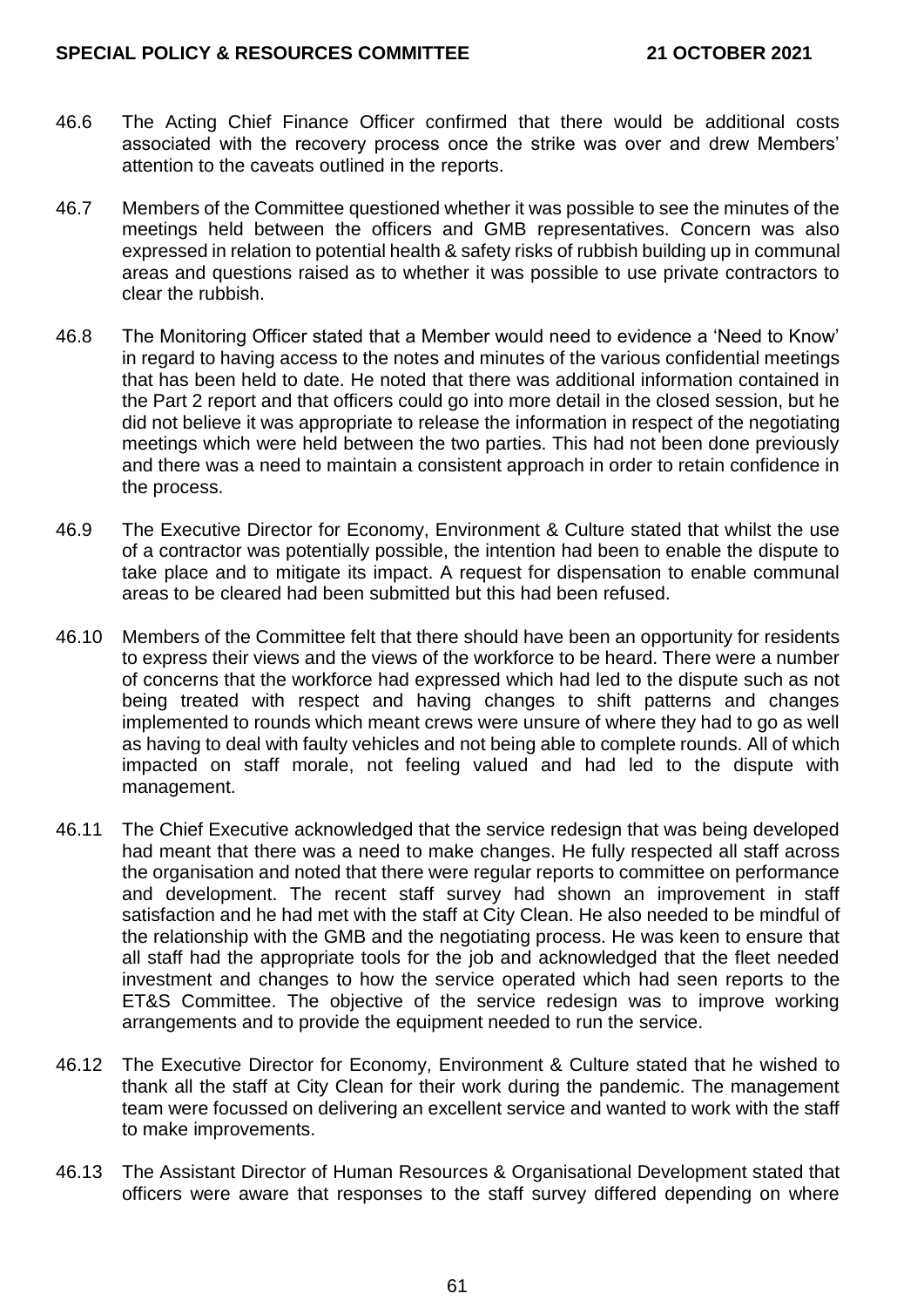people were located. They were looking at how the level of responses in areas could be improved and noted that for City Clean there had been an increase in the number of responses.

- 46.14 Members of the Committee noted the information and asked for confirmation of which officers had been involved in the negotiations to date. It was suggested that it might have been helpful to utilise the services of ACAS or an Independent Person, in regard to reaching a resolution. Members also questioned whether any level of confusion could have been caused when the request for exemptions was made.
- 46.15 The Chief Executive stated that it had been felt that an agreement could be reached in regard to the conditions set out on the ballot paper, but the issue of pay had then prevented this from being achieved. Had ACAS or an Independent person been involved they would still have had to be aware of the Employer's position and to represent them in the negotiations. The difficulty was that it was felt an agreement could be reached but that GMB had indicated that this could not be taken forward because of the pay issue.
- 46.16 The Executive Director for Economy, Environment & Culture stated that a letter had been sent to the GMB seeking exemptions and noting the increased risk of fire in communal bin stores and health & safety risk in relation to commercial waste.
- 46.17 Members of the Committee suggested that the letter had inflamed matters and that residents' needs should have been given the priority.
- 46.18 The Chair stated that there was a need to give consideration to protecting jobs and that the letter was clear in seeking to ensure exemptions could be agreed whilst accepting that action would be taken. He also suggested that there was a need to move the debate on and for the Labour Group's amendment to be tabled.
- 46.19 Councillor Allcock formally moved the amendment on behalf of the Labour Group and stated that it was intended to enable a resolution to the action to be found. There was a need to keep the lines of communication between both sides open and the involvement of ACAS or an Independent person would ensure that both sides could have some trust in the process and work towards a solution. He therefore hoped that the amendment could be supported.
- 46.20 Councillor Platts formally seconded the amendment and reserved her right to speak in the debate.
- 46.21 Councillor Miller suggested that the amendment sought to delay matters and questioned whether the proposal would be accepted by the GMB. He stated that he also wished to move an amendment and had emailed it to the Chair and Monitoring Officer during the current debate. He had not been able to consider submitting one ahead of the meeting due to the late publication of the agenda and papers. He believed that the issue had been extended to include pay and that outside contractors should be used to clear the rubbish in communal areas given the fire and health & safety risk. There was a need to stand-up for council taxpayers. He then moved the amendment on behalf of the Conservative Group which was formally seconded by Councillor Nemeth.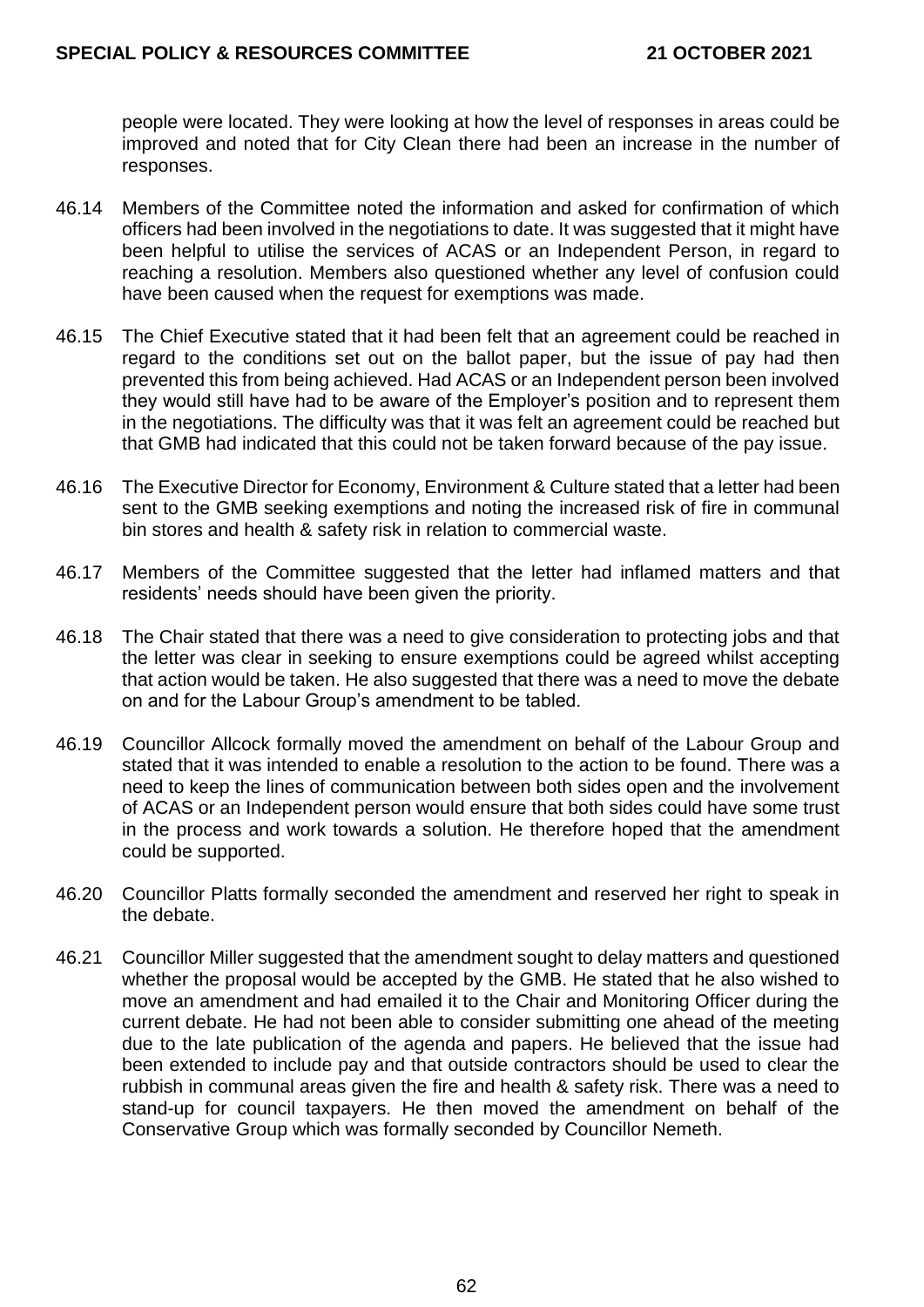#### **SPECIAL POLICY & RESOURCES COMMITTEE 21 OCTOBER 2021**

- 46.22 The Chair noted the comments and stated that he would need to consider whether to accept the amendment. He then invited Councillor Platts to speak in regard to the Labour amendment.
- 46.23 Councillor Platts stated that the GMB operatives were council staff and lived in the city and were not taking the action lightly. She noted that the city was an expensive place to live in and questioned whether any comparator information had been obtained in relation to levels of pay. She also noted that market forces would have an impact and asked if there was a long-term plan.
- 46.24 The Chair then called a short adjournment at 14.21.
- 46.25 The Chair reconvened the meeting at 14.30 and stated that he was not prepared to accept the Conservative amendment and wished to move into closed session so that a full discussion on the matter before the committee could be held. He noted that this would include consideration of the Labour amendment and the need to formalise recommendation 2.1 of the report. He then asked for the webcast to be paused and the chamber and public gallery to be cleared.
- 46.26 The meeting then moved into closed session to consider the Part 2 report and the Labour amendment at 14.32.
- 46.27 The Chair reconvened the meeting at 17.50 and noted that the Labour Group had withdrawn their amendment and invited Councillor Allcock to move a composite amendment on behalf of the Labour and Green Groups.
- 46.28 Councillor Allcock moved the amendment which reflected the conversation that had been held during the closed session.
- 46.29 The Chair formally seconded the amendment.
- 46.30 Councillor Miller stated that he could not support the amendment and moved that the financial and legal implications contained in the Part 2 should be made public once negotiations had concluded.
- 46.31 Councillor Nemeth formally seconded the motion.
- 46.32 The Chair noted the motion and put it to the vote which was lost by 2 votes to 8.
- 46.33 The Chair then asked Councillor Allcock to formally move the amendment.
- 46.34 Councillor Allcock formally moved the amendment on behalf of the Labour & Green Groups.
- 46.35 The Chair formally seconded the amendment.
- 46.36 The Chair then put the amendment on behalf of the Labour and Green Groups to the vote which was carried by 8 votes to 2.
- 46.37 The Chair then put the recommendations as amended to the vote which were carried by 8 votes to 2.